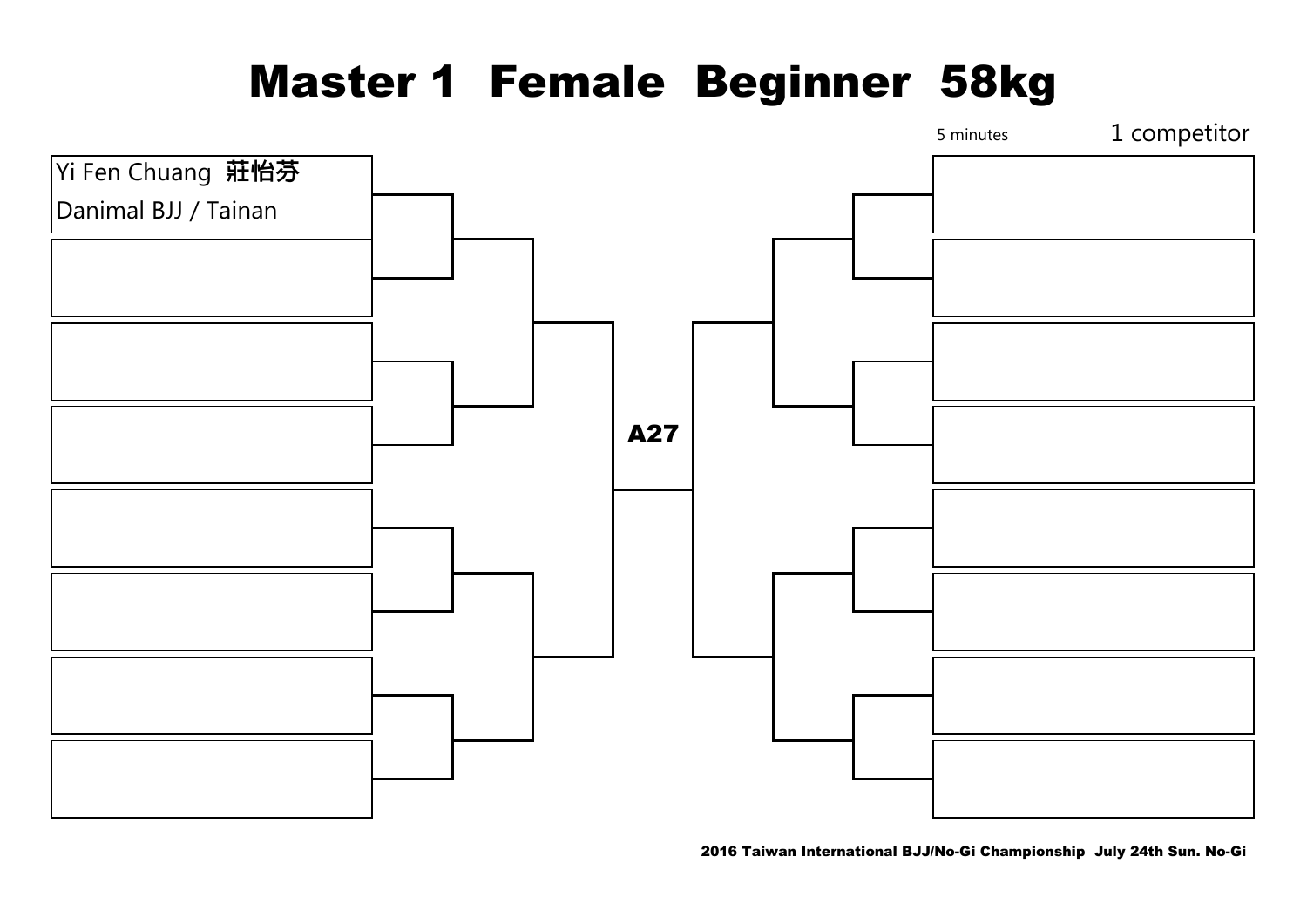## Master 1 Beginner 63kg

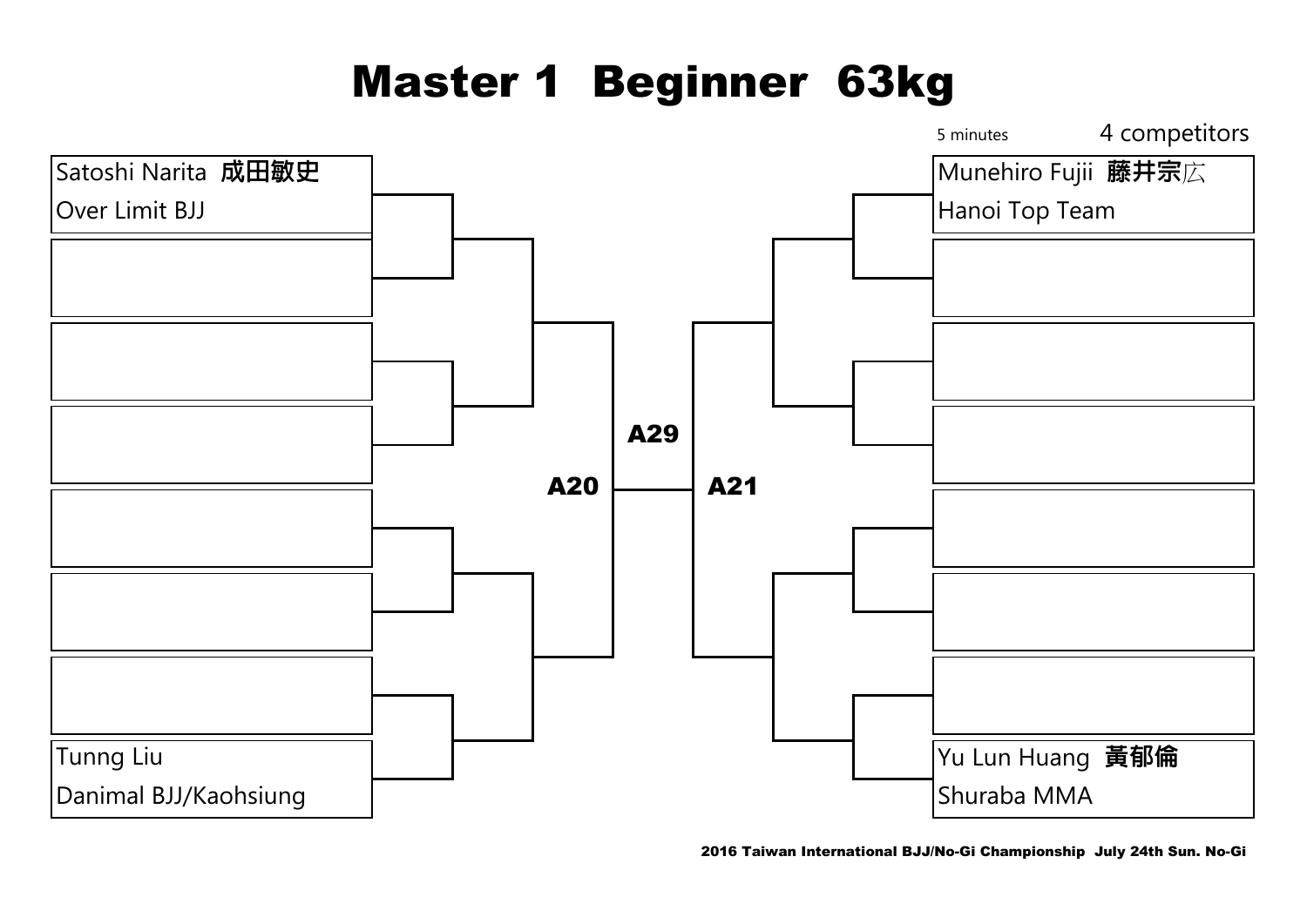## Master 1 Beginner 70kg

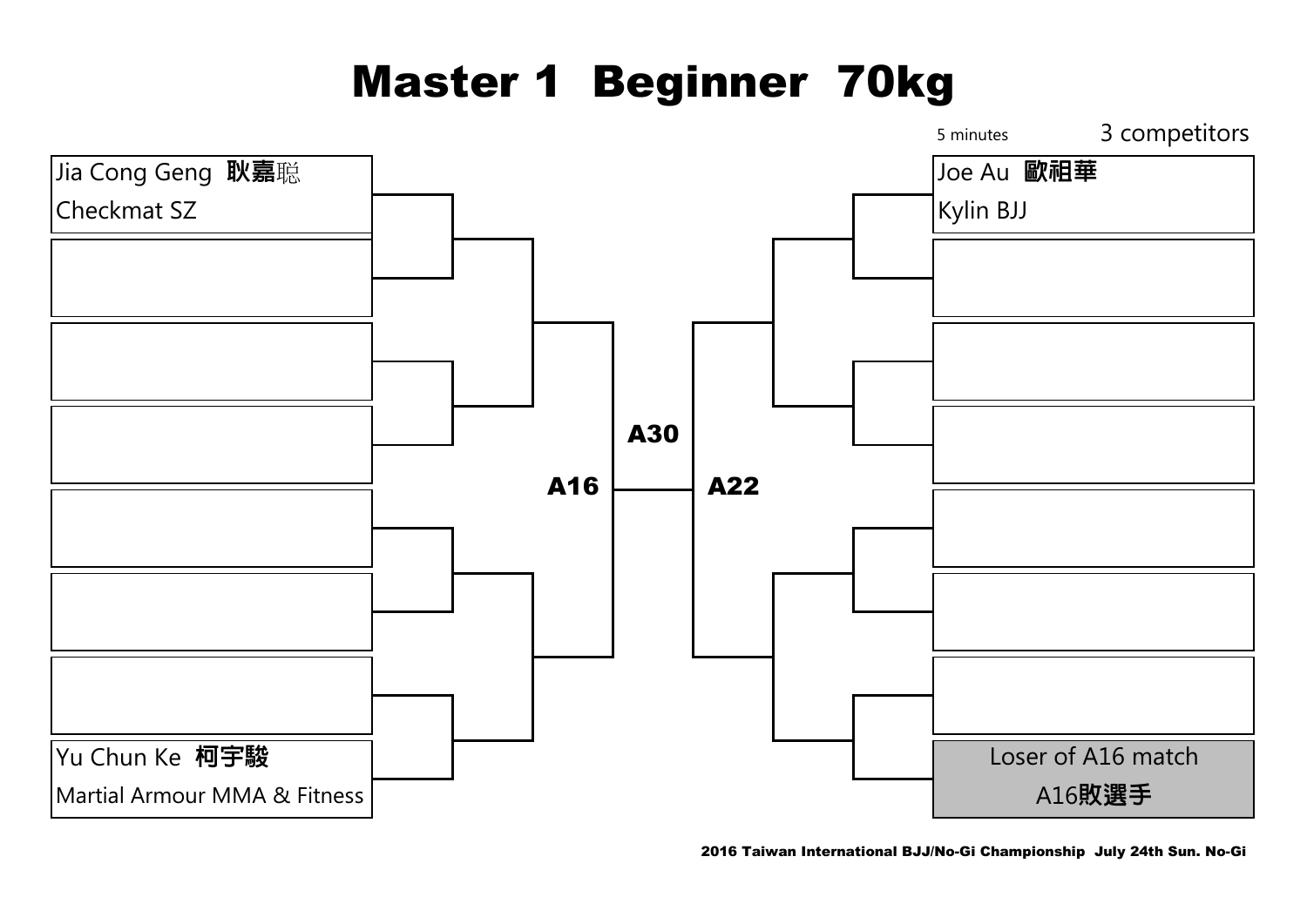# Master 1 Beginner 77kg

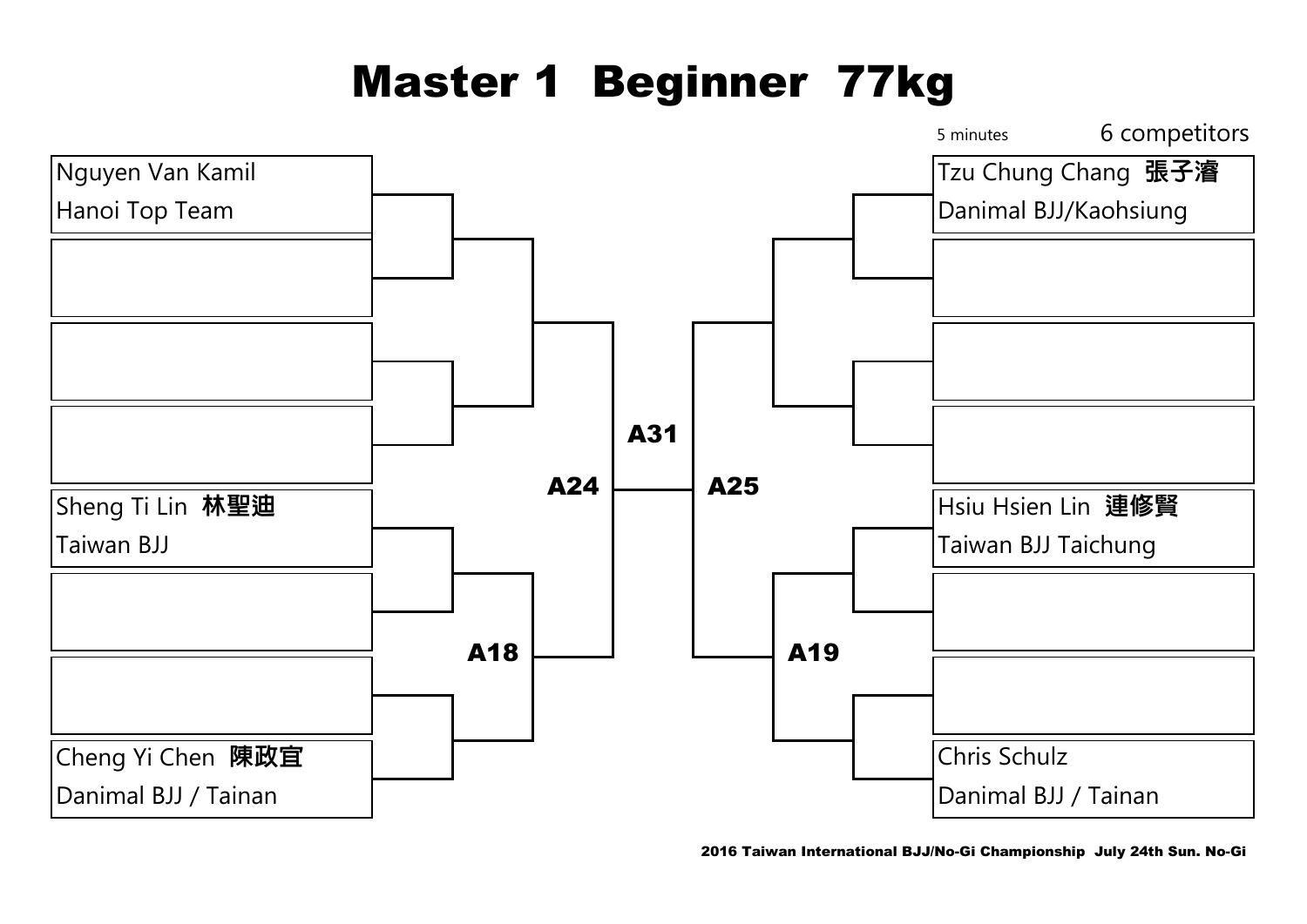# Master 1 Beginner 88kg



2016 Taiwan International BJJ/No-Gi Championship July 24th Sun. No-Gi